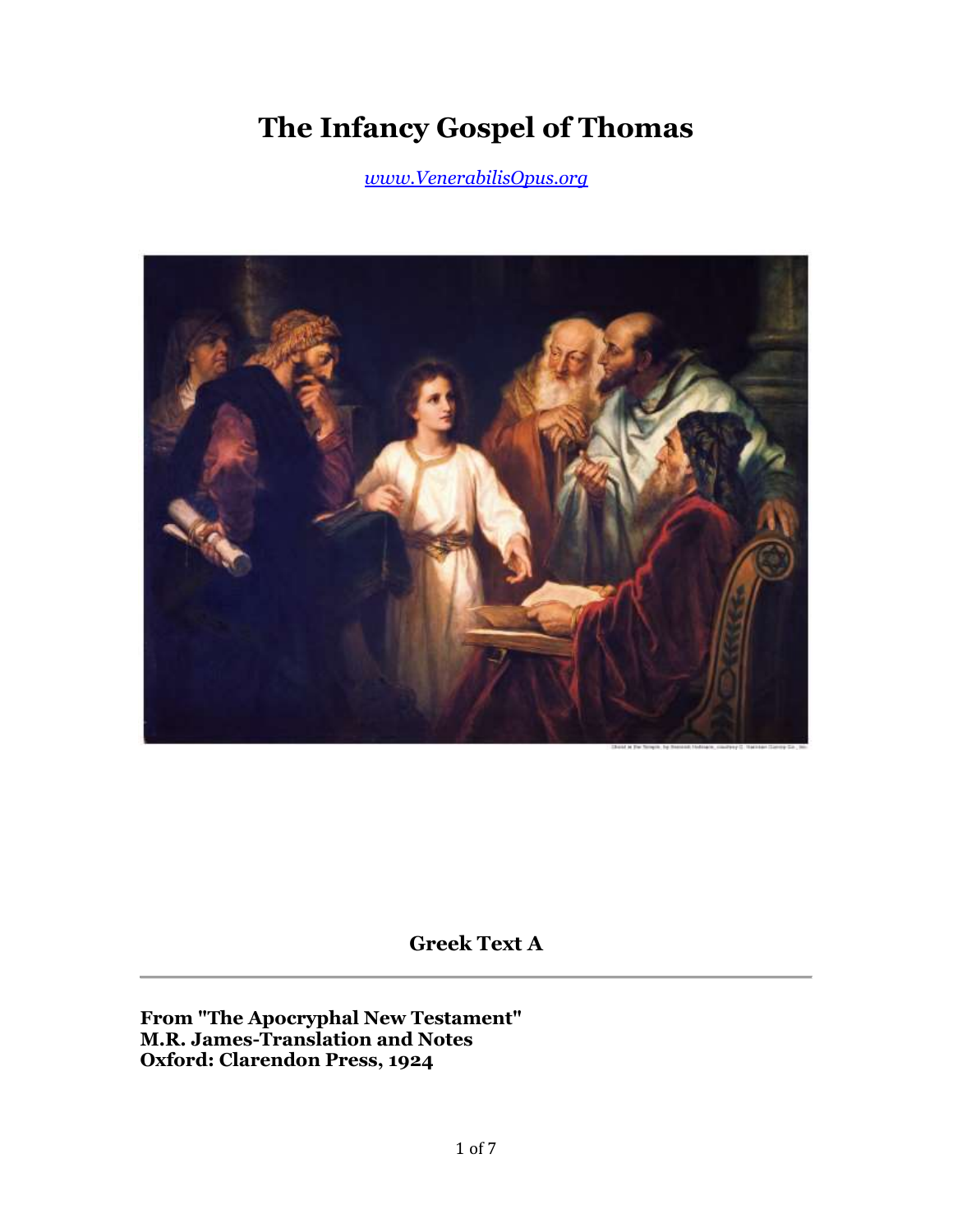## *Introduction*

The older testimonies about this book have been given already. I now present the three principal forms of it, as given by Tischendorf: two Greek texts, A and B, and one Latin.

The few Greek manuscripts are all late. The earliest authorities are a much abbreviated Syriac version of which the manuscript is of the sixth century, and a Latin palimpsest at Vienna of the fifth or sixth century, which has never been deciphered in full.

The Latin version translated here is found in more manuscripts than the Greek; none of them, I think, is earlier than the thirteenth century.

The stories of Thomas the Israelite, the Philosopher, concerning the works of the Childhood of the Lord.

I. I, Thomas the Israelite, tell unto you, even all the brethren that are of the Gentiles, to make known unto you the works of the childhood of our Lord Jesus Christ and his mighty deeds, even all that he did when he was born in our land: whereof the beginning is thus:

II. 1 This little child Jesus when he was five years old was playing at the ford of a brook: and he gathered together the waters that flowed there into pools, and made them straightway clean, and commanded them by his word alone. 2 And having made soft clay, he fashioned thereof twelve sparrows. And it was the Sabbath when he did these things (or made them). And there were also many other little children playing with him.

3 And a certain Jew when he saw what Jesus did, playing upon the Sabbath day, departed straightway and told his father Joseph: Lo, thy child is at the brook, and he hath taken clay and fashioned twelve little birds, and hath polluted the Sabbath day. 4 And Joseph came to the place and saw: and cried out to him, saying: Wherefore doest thou these things on the Sabbath, which it is not lawful to do? But Jesus clapped his hands together and cried out to the sparrows and said to them: Go! and the sparrows took their flight and went away chirping. 5 And when the Jews saw it they were amazed, and departed and told their chief men that which they had seen Jesus do.

III. 1 But the son of Annas the scribe was standing there with Joseph; and he took a branch of a willow and dispersed the waters which Jesus had gathered together. 2 And when Jesus saw what was done, he was wroth and said unto him: O evil, ungodly, and foolish one, what hurt did the pools and the waters do thee? behold, now also thou shalt be withered like a tree, and shalt not bear leaves, neither root,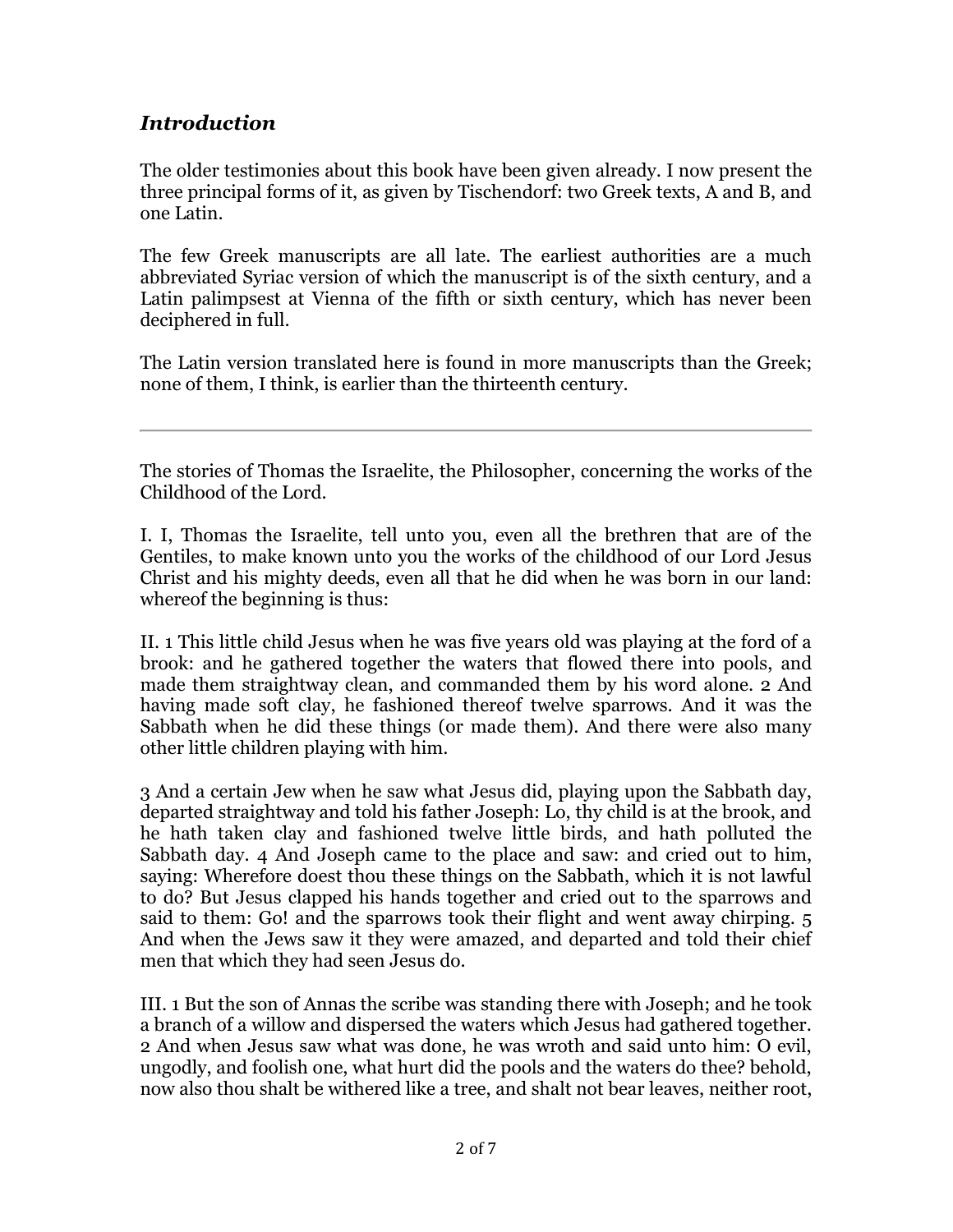nor fruit. 3 And straightway that lad withered up wholly, but Jesus departed and went unto Joseph's house. But the parents of him that was withered took him up, bewailing his youth, and brought him to Joseph, and accused him 'for that thou hast such a child which doeth such deeds.'

IV. 1 After that again he went through the village, and a child ran and dashed against his shoulder. And Jesus was provoked and said unto him: Thou shalt not finish thy course (lit. go all thy way). And immediately he fell down and died. But certain when they saw what was done said: Whence was this young child born, for that every word of his is an accomplished work? And the parents of him that was dead came unto Joseph, and blamed him, saying: Thou that hast such a child canst not dwell with us in the village: or do thou teach him to bless and not to curse: for he slayeth our children.

V. 1 And Joseph called the young child apart and admonished him, saying: Wherefore doest thou such things, that these suffer and hate us and persecute us? But Jesus said: I know that these thy words are not thine: nevertheless for thy sake I will hold my peace: but they shall bear their punishment. And straightway they that accused him were smitten with blindness. 2 And they that saw it were sore afraid and perplexed, and said concerning him that every word which he spake whether it were good or bad, was a deed, and became a marvel. And when they (he ?) saw that Jesus had so done, Joseph arose and took hold upon his ear and wrung it sore. 3 And the young child was wroth and said unto him: It sufficeth thee (or them) to seek and not to find, and verily thou hast done unwisely: knowest thou not that I am thine? vex me not.

VI. 1 Now a certain teacher, Zacchaeus by name, stood there and he heard in part when Jesus said these things to his father and he marvelled greatly that being a young child he spake such matters. 2 And after a few days he came near unto Joseph and said unto him: Thou hast a wise child, and he hath understanding. Come, deliver him to me that he may learn letters. And I will teach him with the letters all knowledge and that he salute all the elders and honour them as grandfathers and fathers, and love them of his own years. 3 And he told him all the letters from Alpha even to Omega clearly, with much questioning. But Jesus looked upon Zacchaeus the teacher and saith unto him: Thou that knowest not the Alpha according to its nature, how canst thou teach others the Beta? thou hypocrite, first, if thou knowest it, teach the Alpha, and then will we believe thee concerning the Beta. Then began he to confound the mouth of the teacher concerning the first letter, and he could not prevail to answer him. 4 And in the hearing of many the young child saith to Zacchaeus: Hear, O teacher, the ordinance of the first letter and pay heed to this, how that it hath [what follows is really unintelligible in this and in all the parallel texts: a literal version would run something like this: how that it hath lines, and a middle mark, which thou seest, common to both, going apart; coming together, raised up on high, dancing (a corrupt word), of three signs, like in kind (a corrupt word), balanced, equal in measure]: thou hast the rules of the Alpha.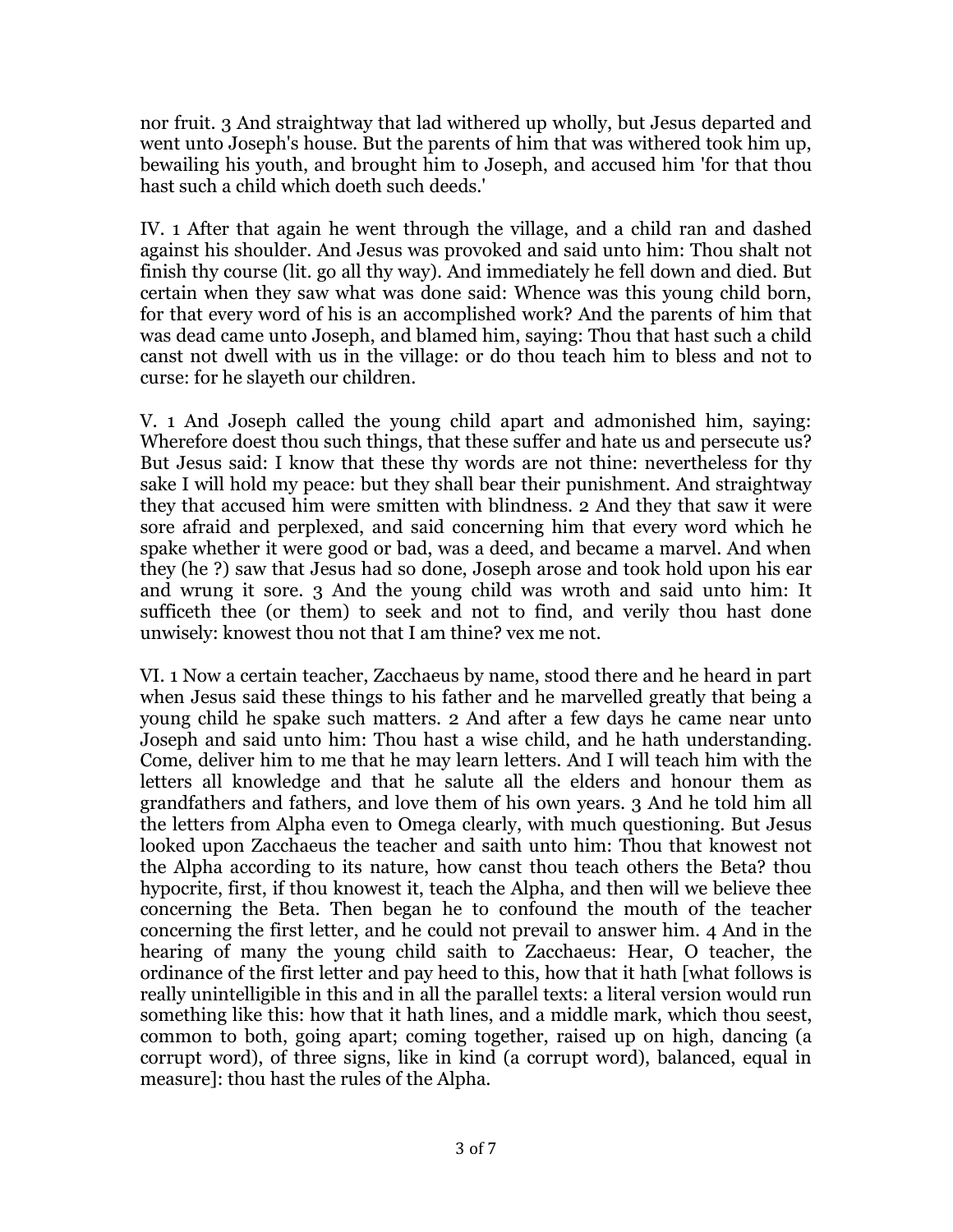VII. 1 Now when Zacchaeus the teacher heard such and so many allegories of the first letter spoken by the young child, he was perplexed at his answer and his instruction being so great, and said to them that were there: Woe is me, wretch that I am, I am confounded: I have brought shame to myself by drawing to me this young child. 2 Take him away, therefore I beseech thee, my brother Joseph: I cannot endure the severity of his look, I cannot once make clear my (or his) word. This young child is not earthly born: this is one that can tame even fire: be like this is one begotten before the making of the world. What belly bare this, what womb nurtured it? I know not. Woe is me, O my friend, he putteth me from my sense, I cannot follow his understanding. I have deceived myself, thrice wretched man that I am: I strove to get me a disciple and I am found to have a master. 3 I think, O my friends, upon my shame, for that being old I have been overcome by a young child;- and I am even ready to faint and to die because of the boy, for I am not able at this present hour to look him in the face. And when all men say that I have been overcome by a little child, what have I to say? and what can I tell concerning the lines of the first letter whereof he spake to me? I am ignorant, O my friends, for neither beginning nor end of it (or him) do I know. 4 Wherefore I beseech thee, my brother Joseph, take him away unto thine house: for he is somewhat great, whether god or angel or what I should call him, I know not.

VIII. 1 And as the Jews were counselling Zacchaeus, the young child laughed greatly and said: Now let those bear fruit that were barren (Gr. that are thine) and let them see that were blind in heart. I am come from above that I may curse them, and call them to the things that are above, even as he commanded which hath sent me for your sakes. 2 And when the young child ceased speaking, immediately all they were made whole which had come under his curse. And no man after that durst provoke him, lest he should curse him, and he should be maimed.

IX. 1 Now after certain days Jesus was playing in the upper story of a certain house, and one of the young children that played with him fell down from the house and died. And the other children when they saw it fled, and Jesus remained alone. 2 And the parents of him that was dead came and accused him that he had cast him down. (And Jesus said: I did not cast him down) but they reviled him still. 3 Then Jesus leaped down from the roof and stood by the body of the child and cried with a loud voice and said: Zeno (for so was his name called), arise and tell me, did I cast thee down? And straightway he arose and said: Nay, Lord, thou didst not cast me down, but didst raise me up. And when they saw it they were amazed: and the parents of the child glorified God for the sign which had come to pass, and worshipped Jesus.

X. 1 After a few days, a certain young man was cleaving wood in the neighbourhood (MSS. corner), and the axe fell and cut in sunder the sole of his foot, and losing much blood he was at the point to die. 2 And when there was a tumult and concourse, the young child Jesus also ran thither, and by force passed through the multitude, and took hold upon the foot of the young man that was smitten, and straightway it was healed. And he said unto the young man: Arise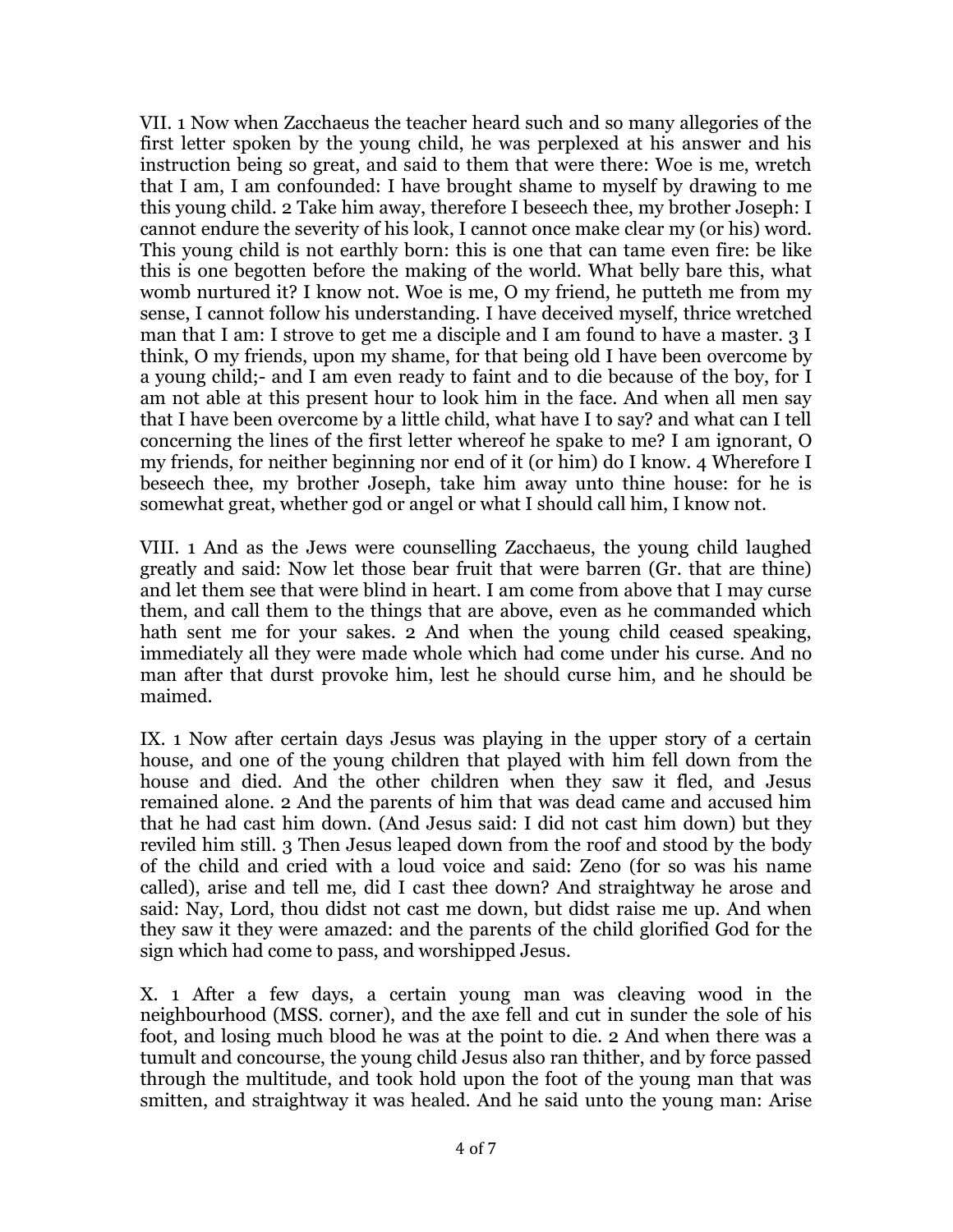now and cleave the wood and remember me. But when the multitude saw what was done they worshipped the young child, saying: Verily the spirit of God dwelleth in this young child.

XI. 1 Now when he was six years old, his mother sendeth him to draw water and bear it into the house, and gave him a pitcher: but in the press he struck it against another and the pitcher was broken. 2 But Jesus spread out the garment which was upon him and filled it with water and brought it to his mother. And when his mother saw what was done she kissed him; and she kept within herself the mysteries which she saw him do.

XII. 1 Again, in the time of sowing the young child went forth with his father to sow wheat in their land: and as his father sowed, the young child Jesus sowed also one corn of wheat. 2 And he reaped it and threshed it and made thereof an hundred measures (cors): and he called all the poor of the village unto the threshing floor and gave them the wheat. And Joseph took the residue of the wheat. And he was eight years old when he wrought this sign.

XIII. 1 Now his father was a carpenter and made at that time ploughs and yokes. And there was required of him a bed by a certain rich man, that he should make it for him. And whereas one beam, that which is called the shifting one was too short and Joseph knew not what to do, the young child Jesus said to his father Joseph: Lay down the two pieces of wood and make them even at the end next unto thee (MSS. at the middle part). And Joseph did as the young child said unto him. And Jesus stood at the other end and took hold upon the shorter beam and stretched it and made it equal with the other. And his father Joseph saw it and marvelled: and he embraced the young child and kissed him, saying: Happy am I for that God hath given me this young child.

XIV. 1 But when Joseph saw the understanding of the child, and his age, that it was coming to the full, he thought with himself again that he should not be ignorant of letters; and he took him and delivered him to another teacher. And the teacher said unto Joseph: First will I teach him the Greek letters, and after that the Hebrew. For the teacher knew the skill of the child and was afraid of him: notwithstanding he wrote the alphabet and Jesus pondered thereon a long time and answered him not. 2 And Jesus said to him: If thou be indeed a teacher and if thou knowest letters well, tell me the power of the Alpha and then will I tell thee the power of the Beta. And the teacher was provoked and smote him on the head. And the young child was hurt and cursed him, and straightway he fainted and fell to the ground on his face. 3 And the child returned unto the house of Joseph: and Joseph was grieved and commanded his mother, saying: Let him not forth without the door, for all they die that provoke him to wrath.

XV. 1 And after some time yet another teacher which was a faithful friend of Joseph said to him: Bring the young child unto me to the school, peradventure I may be able by cockering him to teach him the letters. And Joseph said: If thou hast no fear, my brother, take him with thee. And he took him with him, in fear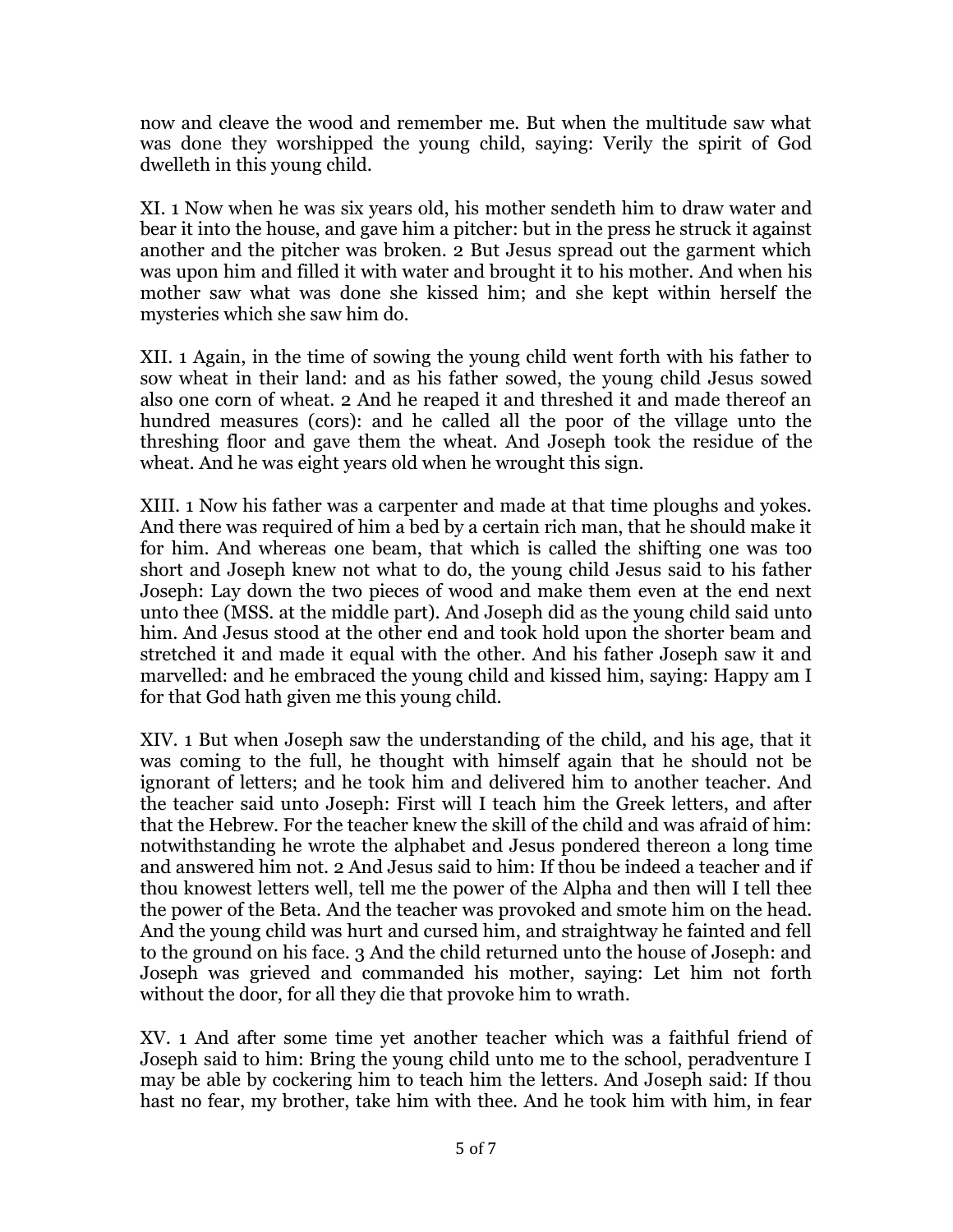and much trouble of spirit, but the young child followed him gladly. 2 And going with boldness into the school he found a book lying upon the pulpit and he took it, and read not the letters that were therein, but opened his mouth and spake by the Holy Spirit, and taught the law to them that stood by. And a great multitude came together and stood there hearkening, and marvelled at the beauty of his teaching and the readiness of his words, in that being an infant he uttered such things. 3 But when Joseph heard it, he was afraid, and ran unto the school thinking whether this teacher also were without skill (or smitten with infirmity): but the teacher said unto Joseph: Know, my brother, that I received this child for a disciple, but he is full of grace and wisdom; and now I beseech thee, brother, take him unto thine house. 4 And when the young child heard that, he smiled upon him and said: Forasmuch as thou hast said well and hast borne right witness, for thy sake shall he also that was smitten be healed. And forthwith the other teacher was healed. And Joseph took the young child and departed unto his house.

XVI. 1 And Joseph sent his son James to bind fuel and carry it into his house. And the young child Jesus also followed him. And as James was gathering of faggots, a viper bit the hand of James. 2 And as he was sore afflicted and ready to perish, Jesus came near and breathed upon the bite, and straightway the pain ceased, and the serpent burst, and forthwith James continued whole.

XVII. 1 And after these things, in the neighbourhood of Joseph, a little child fell sick and died, and his mother wept sore. And Jesus heard that there w as great mourning and trouble and he ran quickly and found the child dead: and he touched his breast and said: I say unto thee, Child, die not, but live and be with thy mother. And straightway it looked up and laughed. And he said to the woman: Take him up and give him milk, and remember me. 2 And the multitude that stood by saw it and marvelled, and said: Of a truth this young child is either a god or an angel of God; for every word of his is a perfect work. And Jesus departed thence, and was playing with other children.

XVIII. 1 And after some time there was work of building. And there came a great tumult, and Jesus arose and went thither: and he saw a man lying dead, and took hold of his hand and said: Man, I say unto thee, arise and do thy work. And immediately he arose and worshipped him. 2 And when the multitude saw it, they were astonished, and said: This young child is from heaven: for he hath saved many souls from death, and hath power to save them all his life long.

XIX. 1 And when he was twelve years old his parents went according to the custom unto Jerusalem to the feast of the passover with their company: and after the passover they returned to go unto their house. And as they returned the child Jesus went back to Jerusalem; but his parents supposed that he was in their company. 2 And when they had gone a day's journey, they sought him among their kinsfolk, and when they found him not, they were troubled, and returned again to the city seeking him. And after the third day they found him in the temple sitting in the midst of the doctors and hearing and asking them questions.